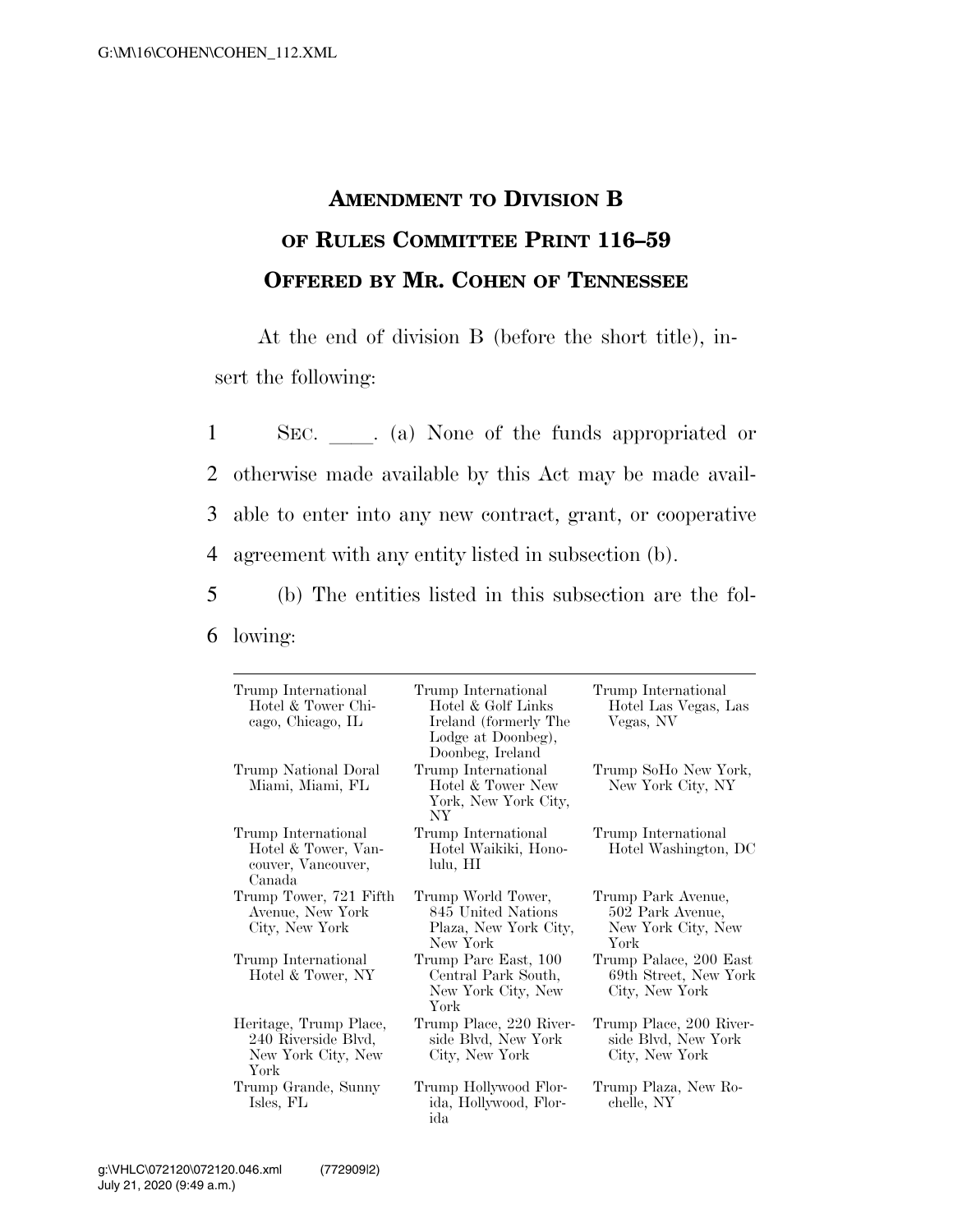| Trump Tower at City<br>Center, Westchester,<br>NΥ                                         | Trump Park Residences,<br>Yorktown, NY                                                | Trump Pare Stamford,<br>Stamford, Connecticut                           |
|-------------------------------------------------------------------------------------------|---------------------------------------------------------------------------------------|-------------------------------------------------------------------------|
| Trump Plaza Residences,<br>Jersey City, NJ                                                | The Estate at Trump<br>National, Los Angeles,<br>CА                                   | Trump Towers Pune,<br>India, Pune, India                                |
| Trump Tower Mumbai,<br>India, Mumbai, India                                               | Trump Towers Makati,<br>Philippines, Makati,<br>Philippines                           | Trump International<br>Vancouver, Vancouver,<br>Canada                  |
| Trump Towers Istanbul,<br>Sisli, Istanbul, Sisli                                          | Trump Tower Punta Del<br>Este, Uruguay, Punta<br>Sel Este, Uruguay                    | <b>Briar Hall Operations</b><br>LLC, New York, New<br>York              |
| DT Dubai Golf Manager<br>LLC, New York, New<br>York                                       | DT Dubai Golf Manager<br>Member Corp, New<br>York, New York                           | DT Dubai II Golf Man-<br>ager LLC, New York,<br>New York                |
| DT Home Marks Inter-<br>national LLC, New<br>York, New York                               | DT Home Marks Inter-<br>national Member<br>Corp, New York, New<br>York                | DT India Venture LLC,<br>New York, New York                             |
| DT India Venture Man-<br>aging Member Corp,<br>New York, New York                         | DT Marks Baku LLC,<br>New York, New York                                              | DT Marks Baku Man-<br>aging Member Corp,<br>New York, New York          |
| DT Marks Dubai LLC,<br>New York, New York                                                 | DT Marks Dubai Mem-<br>ber Corp, New York,<br>New York                                | DT Marks Dubai II<br>LLC, New York, New<br>York                         |
| DT Marks Dubai II<br>Member Corp, New<br>York, New York                                   | DT Marks Gurgaon<br>LLC, New York, New<br>York                                        | DT Marks Gurgaon<br>Managing Member<br>Corp, New York, New<br>York      |
| DT Marks Jersey City<br>LLC, New York, New<br>York                                        | DT Marks Jupiter LLC,<br>New York, New York                                           | DT Mark Qatar LLC,<br>New York, New York                                |
| DT Marks Qatar Mem-<br>ber Corp, New York,<br>New York                                    | DT Marks Products<br>International LLC,<br>New York, New York                         | DT Marks Product<br>International Member<br>Corp, New York, New<br>York |
| DT Marks Pune LLC,<br>New York, New York                                                  | DT Marks Pune Man-<br>aging Member Corp,<br>New York, New York                        | DT MARKS PUNE II<br>LLC, New York, New<br>York                          |
| DT Marks Pune II Man-<br>aging Member Corp,<br>New York, New York                         | DT Marks Rio LLC,<br>New York, New York                                               | DT Marks Rio Member<br>Corp, New York, New<br>York                      |
| DT Marks Vancouver<br>LP, New York, New<br>York                                           | DT Marks Vancouver<br>Managing Member<br>Corp, New York, New<br>York                  | DT Marks Worli LLC,<br>New York, New York                               |
| DT Marks Worli Member<br>Corp, New York, New<br>York                                      | DT Tower Gurgaon<br>LLC, New York, New<br>York                                        | DT Tower Gurgaon<br>Managing Member<br>Corp, New York, New<br>York      |
| Indian Hills Holdings<br>LLC f/k/a Indian Hills<br>Development LLC,<br>New York, New York | Jupiter Golf Club LLC<br>(Trump National Gold<br>Club-Jupiter), New<br>York, New York | Jupiter Golf Club Man-<br>aging Member Corp,<br>New York, New York      |
| Lamington Family Hold-<br>ings LLC, New York,<br>New York                                 | Lawrence Towers Apart-<br>ments, New York,<br>New York                                | LFB Acquisition LLC,<br>New York, New York                              |
| LFB Acquisition Mem-<br>ber Corp, New York,<br>New York                                   | MAR-A-LAGO CLUB,<br>L.L.C., Palm Beach,<br>Florida                                    | Mar A Lago Club,<br>L.L.C, New York,<br>New York                        |
| Nitto World Co, Limited,<br>Turnberry, Scotland                                           | OPO Hotel Manager<br>LLC, New York, New<br>York                                       | OPO Hotel Manager<br>Member Corp, New<br>York, New York                 |
|                                                                                           |                                                                                       |                                                                         |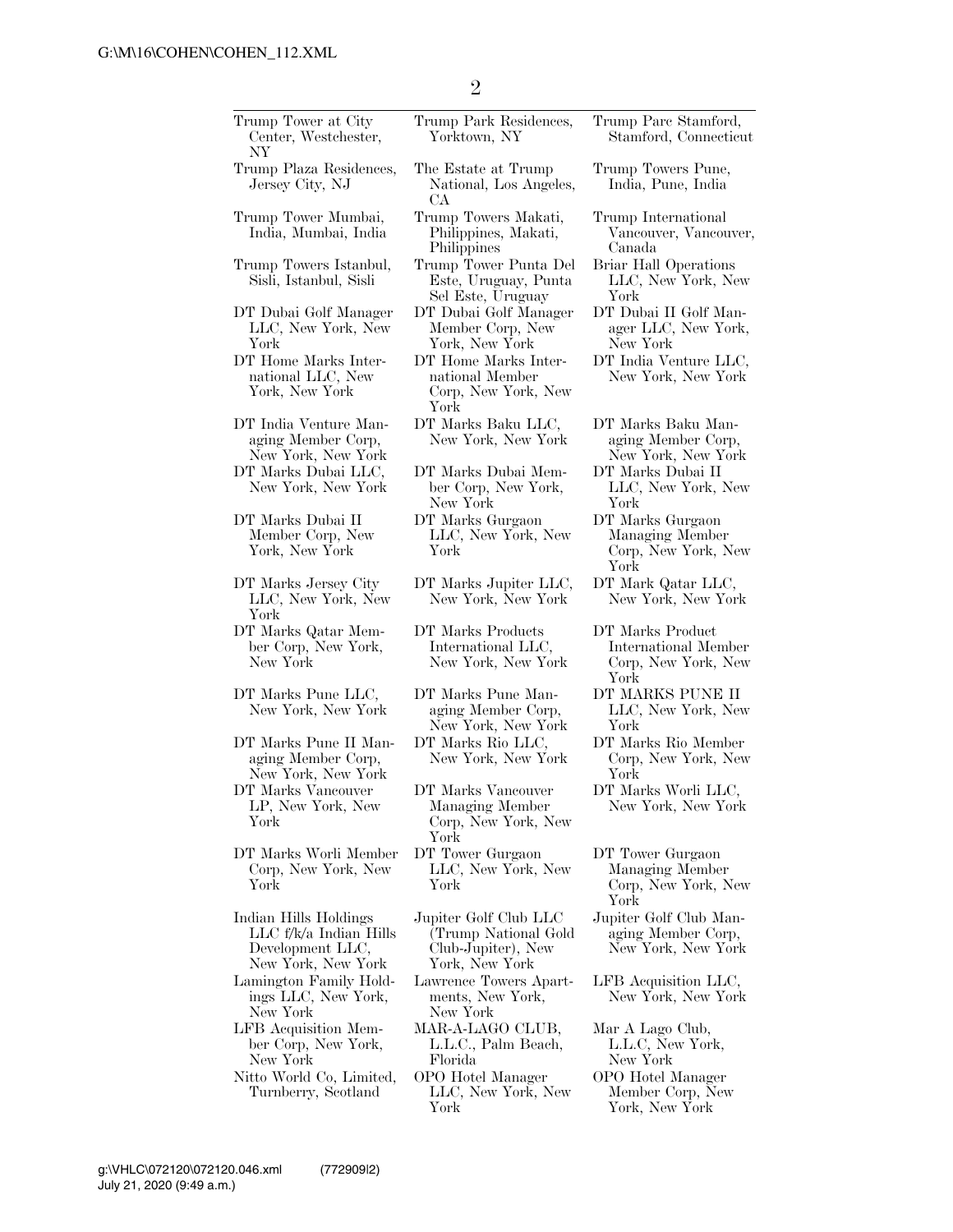3

| OWO Developer LLC,<br>New York, New York                                                                                          | TIGL Ireland Enter-<br>prises Limited (Trump)<br>International Golf<br>Links-Doonbeg),<br>Doonbeg, Ireland | TIGL Ireland Manage-<br>ment Limited,<br>Doonbeg, Ireland                                                |
|-----------------------------------------------------------------------------------------------------------------------------------|------------------------------------------------------------------------------------------------------------|----------------------------------------------------------------------------------------------------------|
| Ace Entertainment Hold-<br>ings Inc (f/k/a Trump)<br>Casinos Inc and for-<br>merly Trump Taj<br>Mahal, Inc), Atlantic<br>City, NJ | Trump Chicago Com-<br>mercial Member Corp,<br>New York, New York                                           | Trump Chicago Com-<br>mercial Manager LLC,<br>New York, New York                                         |
| Trump Chicago Develop-                                                                                                            | Trump Chicago Hotel                                                                                        | Trump Chicago Hotel                                                                                      |
| ment LLC, New York,                                                                                                               | Member Corp, New                                                                                           | Manager LLC, New                                                                                         |
| New York                                                                                                                          | York, New York                                                                                             | York, New York                                                                                           |
| Trump Chicago Man-                                                                                                                | Trump Chicago Member                                                                                       | Trump Chicago Residen-                                                                                   |
| aging Member LLC,                                                                                                                 | LLC, New York, New                                                                                         | tial Member Corp,                                                                                        |
| New York, New York                                                                                                                | York                                                                                                       | New York, New York                                                                                       |
| Trump Chicago Residen-                                                                                                            | Trump Chicago Retail                                                                                       | Trump Chicago Retail                                                                                     |
| tial Manager LLC,                                                                                                                 | LLC, New York, New                                                                                         | Manager LLC, New                                                                                         |
| New York, New York                                                                                                                | York                                                                                                       | York, New York                                                                                           |
| Trump Chicago Retail<br>Member Corp, New<br>York, New York                                                                        | Trump Drinks Israel<br>Holdings LLC, New<br>York, New York                                                 | Trump Drinks Israel<br>Holdings Member<br>Corp, New York, New<br>York                                    |
| Trump Drinks Israel<br>LLC, New York, New<br>York                                                                                 | Trump Drinks Israel<br>Member Corp, New<br>York, New York                                                  | Trump Endeavor 12<br>LLC (Trump National<br>Doral), New York,<br>New York                                |
| Trump Endeavor 12                                                                                                                 | Trump Golf Acquisitions                                                                                    | Trump Golf Coco Beach                                                                                    |
| Manager Corp, New                                                                                                                 | LLC, New York, New                                                                                         | LLC, New York, New                                                                                       |
| York, New York                                                                                                                    | York                                                                                                       | York                                                                                                     |
| Trump Golf Coco Beach<br>Member Corp, New<br>York, New York                                                                       | Trump International De-<br>velopment LLC, New<br>York, New York                                            | Trump International<br>Golf Club LC (Trump<br>International Golf<br>Club-Florida), New<br>York, New York |
| Trump International<br>Golf Club Scotland<br>Limited, Aberdeen,<br>Scotland                                                       | Trump International<br>Golf Club, Inc, Palm<br>Beach, Florida                                              | Trump International<br>Hotel and Tower Con-<br>dominium, New York,<br>New York                           |
| Trump International<br>Hotel Hawaii LLC,<br>New York, New York                                                                    | Trump International Ho-<br>tels Management<br>LLC, New York, New<br>York                                   | Trump International<br>Management Corp,<br>New York, New York                                            |
| Trump Korean Projects                                                                                                             | Trump Marks Atlanta                                                                                        | Trump Marks Atlanta                                                                                      |
| LLC, New York, New                                                                                                                | LLC, New York, New                                                                                         | Member Corp, New                                                                                         |
| York                                                                                                                              | York                                                                                                       | York, New York                                                                                           |
| Trump Marks Baja                                                                                                                  | Trump Marks Baja                                                                                           | Trump Marks Batumi,                                                                                      |
| Corp, New York, New                                                                                                               | LLC, New York, New                                                                                         | LLC, New York, New                                                                                       |
| York                                                                                                                              | York                                                                                                       | York                                                                                                     |
| Trump Marks Beverages                                                                                                             | Trump Marks Bev-                                                                                           | Trump Marks Canouan                                                                                      |
| Corp, New York, New                                                                                                               | erages, LLC New                                                                                            | Corp, New York, New                                                                                      |
| York                                                                                                                              | York, New York                                                                                             | York                                                                                                     |
| Trump Marks Canouan,                                                                                                              | Trump Marks Chicago                                                                                        | Trump Marks Chicago                                                                                      |
| LLC New York, New                                                                                                                 | LLC, New York, New                                                                                         | Member Corp, New                                                                                         |
| York                                                                                                                              | York                                                                                                       | York, New York                                                                                           |
| Trump Marks Dubai                                                                                                                 | Trump Marks Dubai                                                                                          | Trump Marks Egypt                                                                                        |
| Corp, New York, New                                                                                                               | LLC, New York, New                                                                                         | Corp, New York, New                                                                                      |
| York                                                                                                                              | York                                                                                                       | York                                                                                                     |
| Trump Marks Egypt                                                                                                                 | Trump Marks Fine                                                                                           | Trump Marks Fine                                                                                         |
| LLC, New York, New                                                                                                                | Foods LLC, New                                                                                             | Foods Member Corp,                                                                                       |
| York                                                                                                                              | York, New York                                                                                             | New York, New York                                                                                       |
| Trump Marks Ft. Lau-<br>derdale LLC, New<br>York, New York                                                                        | Trump Marks Ft. Lau-<br>derdale Member Corp,<br>New York, New York                                         | Trump Marks GP Corp,<br>New York, New York                                                               |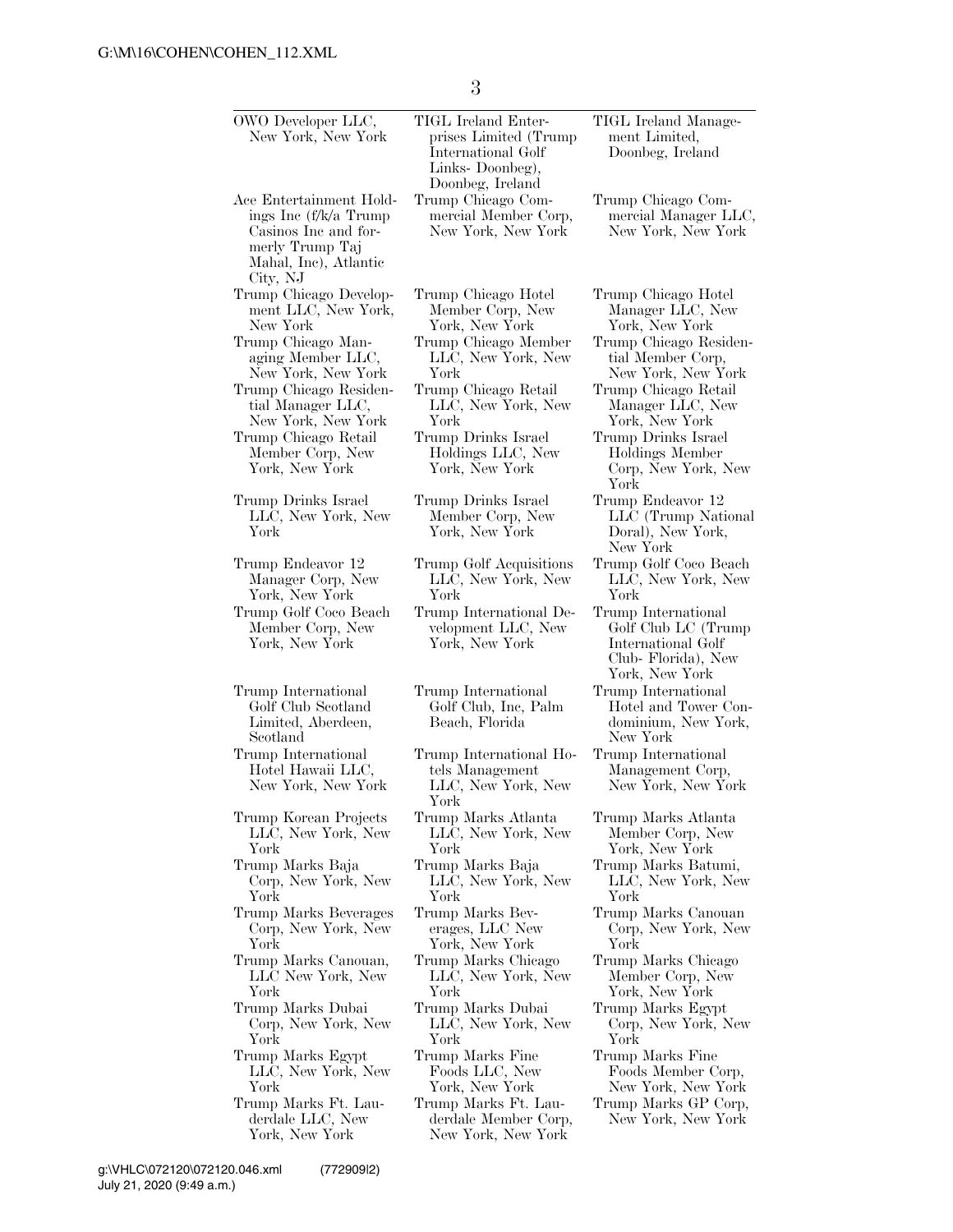| Trump Marks Holdings<br>LP (FKA Trump)<br>Marks LP), New York,<br>New York                     | Trump Marks Hollywood<br>Corp, New York, New<br>Y ork                                                 | Trump Marks Hollywood<br>LLC, New York, New<br>York               |
|------------------------------------------------------------------------------------------------|-------------------------------------------------------------------------------------------------------|-------------------------------------------------------------------|
| Trump Marks Istanbul                                                                           | Trump Marks Istanbul                                                                                  | Trump Marks Jersey                                                |
| II Corp, New York,                                                                             | II LLC, New York,                                                                                     | City Corp, New York,                                              |
| New York                                                                                       | New York                                                                                              | New York                                                          |
| Trump Marks Jersey                                                                             | Trump Marks Mattress                                                                                  | Trump Marks Mattress                                              |
| City LLC, New York,                                                                            | LLC, New York, New                                                                                    | Member Corp, New                                                  |
| New York                                                                                       | York                                                                                                  | York, New York                                                    |
| Trump Marks Menswear                                                                           | Trump Marks Menswear                                                                                  | Trump Marks Mortgage                                              |
| LLC, New York, New                                                                             | Member Corp, New                                                                                      | Corp, New York, New                                               |
| York                                                                                           | York, New York                                                                                        | York                                                              |
| Trump Marks Mtg LLC,<br>New York, New York                                                     | Trump Marks Mumbai<br>LLC, New York, New<br>York                                                      | Trump Marks Mumbai<br>Member Corp, New<br>York, New York          |
| Trump Marks New Ro-                                                                            | Trump Marks New Ro-                                                                                   | Trump Marks Palm                                                  |
| chelle Corp, New York,                                                                         | chelle LLC, New                                                                                       | Beach Corp, New                                                   |
| New York                                                                                       | York, New York                                                                                        | York, New York                                                    |
| Trump Marks Palm                                                                               | Trump Marks Panama                                                                                    | Trump Marks Panama                                                |
| Beach LLC, New                                                                                 | Corp, New York, New                                                                                   | LLC, New York, New                                                |
| York, New York                                                                                 | York                                                                                                  | York                                                              |
| Trump Marks Philadel-                                                                          | Trump Marks Philadel-                                                                                 | Trump Marks Phil-                                                 |
| phia Corp, New York,                                                                           | phia LLC, New York,                                                                                   | ippines Corp, New                                                 |
| New York                                                                                       | New York                                                                                              | York, New York                                                    |
| Trump Marks Phil-                                                                              | Trump Marks Products                                                                                  | The Trump Organiza-                                               |
| ippines LLC, New                                                                               | LLC, New York, New                                                                                    | tion, Inc, New York,                                              |
| York, New York                                                                                 | York                                                                                                  | New York                                                          |
| Trump Marks Products                                                                           | Trump Marks Puerto                                                                                    | Trump Marks Puerto                                                |
| Member Corp, New                                                                               | Rico I LLC, New                                                                                       | Rico I Member Corp,                                               |
| York, New York                                                                                 | York, New York                                                                                        | New York, New York                                                |
| Trump Marks Puerto                                                                             | Trump Marks Puerto                                                                                    | Trump Marks Punta del                                             |
| Rico II LLC, New                                                                               | Rico II Member Corp,                                                                                  | Este LLC, New York,                                               |
| York, New York                                                                                 | New York, New York                                                                                    | New York                                                          |
| Trump Marks Punta del                                                                          | The Donald J. Trump                                                                                   | The Trump Marks Real                                              |
| Este Manager Corp,                                                                             | Company LLC, New                                                                                      | Estate Corp, New                                                  |
| New York, New York                                                                             | York, New York                                                                                        | York, New York                                                    |
| Trump Marks SOHO Li-                                                                           | Trump Marks SOHO                                                                                      | Trump Marks Stamford                                              |
| cense Corp, New York,                                                                          | LLC, New York, New                                                                                    | LLC, New York, New                                                |
| New York                                                                                       | York                                                                                                  | York                                                              |
| Trump Marks Stamford                                                                           | Trump Marks Sunny                                                                                     | Trump Marks Sunny                                                 |
| Corp, New York, New                                                                            | Isles I LLC, New                                                                                      | Isles I Member Corp,                                              |
| York                                                                                           | York, New York                                                                                        | New York, New York                                                |
| Trump Marks Sunny                                                                              | Trump Marks Sunny                                                                                     | Trump Marks Tampa                                                 |
| Isles II LLC, New                                                                              | Isles II Member Corp,                                                                                 | Corp, New York, New                                               |
| York, New York                                                                                 | New York, New York                                                                                    | York                                                              |
| Trump Marks Tampa                                                                              | Trump Marks Toronto                                                                                   | Trump Marks Toronto                                               |
| LLC, New York, New                                                                             | Corp, New York, New                                                                                   | LLC, New York, New                                                |
| York                                                                                           | York                                                                                                  | York                                                              |
| Trump Marks Toronto<br>LP (formally Trump)<br>Toronto Management<br>LP), New York, New<br>York | Trump Marks Waikiki<br>Corp, New York, New<br>York                                                    | Trump Marks Waikiki<br>LLC, New York, New<br>York                 |
| Trump Marks West-                                                                              | Trump Marks West-                                                                                     | Trump Marks White                                                 |
| chester Corp, New                                                                              | chester LLC, New                                                                                      | Plains LLC, New                                                   |
| York, New York                                                                                 | York, New York                                                                                        | York, New York                                                    |
| Trump Miami Resort<br>Management LLC,<br>New York, New York                                    | Trump Miami Resort<br>Management Member<br>Corp, New York, New<br>York                                | Trump National Golf<br>Club Colts Neck LLC,<br>New York, New York |
| Trump National Golf<br>Club Colts Neck Mem-<br>ber Corp, New York,<br>New York                 | Trump National Golf<br>Club LLC (Trump)<br>National Golf Club-<br>Westchester), New<br>York, New York | Trump National Golf<br>Club Member Corp,<br>New York, New York    |

Marks Jersey Corp, New York,  $\delta$ rk Marks Mattress er Corp, New New York Marks Mortgage New York, New Marks Mumbai er Corp, New York, New York Marks Palm Corp, New York, New York Marks Panama New York, New Marks Phils Corp, New York, New York mp Organization, Inc, New York,  $\gamma_{\rm ork}$ Marks Puerto Member Corp, New York, New York Marks Punta del LLC, New York,  $\sigma$ <sub>Y</sub>ork mp Marks Real Estate Corp, New York, New York Marks Stamford New York, New Marks Sunny Member Corp, New York, New York Marks Tampa New York, New Marks Toronto New York, New Marks Waikiki New York, New Marks White LLC, New York, New York Vational Golf

## July 21, 2020 (9:49 a.m.) g:\VHLC\072120\072120.046.xml (772909|2)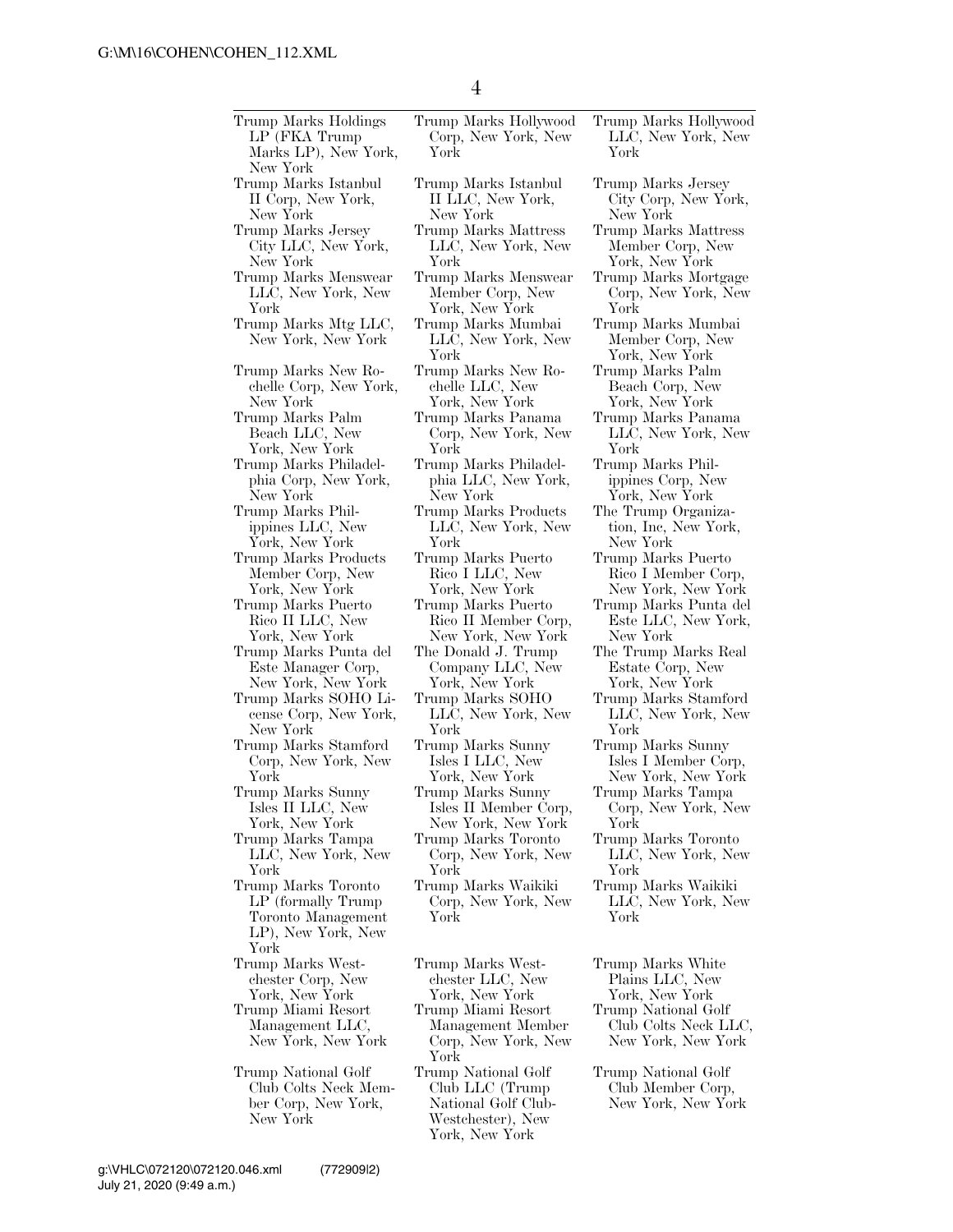Trump National Golf Club Washington DC LCC, New York, New York Trump National Golf Club Washington DC Member Corp, New York, New York Trump Old Post Office Member Corp, New York, New York Trump On the Ocean LLC, New York, New York The Trump Organization, New York, New York Trump Pageants, Inc, New York, New York Trump Palace/Parc LLC, New York, New York Trump Panama Condominium Management LLC, New York, New York Trump Panama Hotel Management LLC, New York, New York Trump Panama Hotel Management Member Corp, New York, New York Trump Park Avenue Acquisition LLC, New York, New York Trump Park Avenue LLC, New York, New York Trump Payroll Corp, New York, New York Trump Phoenix Development LLC, New York, New York Trump Plaza Member Inc (F/K/A Trump Plaza Corp), New York, New York Trump Productions LLC (former Rancho Lien LLC), New York, New York Trump Project Manager Corp, New York, New York Trump Restaurants LLC, New York, New York Trump Ruffin Commercial LLC, New York, New York Trump Ruffin LLC, Las Vegas, NV Trump Sales & Leasing Chicago LLC, Chicago, IL Trump Sales & Leasing Chicago Member Corp, Chicago, IL Trump Scotsborough Square LLC, Scotsborough Square, VA Trump SoHo Hotel Condominium New York, New York, New York Trump Toronto Development Inc, New York, New York Trump Toronto Member Corp (formally Trump Toronto Management Member Corp), New York, New York Trump Tower Managing Member Inc, New York, New York Trump Village Construction Corp, New York, New York Trump Vineyard Estates Manager Corp, New York, New York Trump Vineyard Estates Lot 3 Owner LLC (F/ K/A Eric Trump Land Holdings LLC), New York, New York Trump Virginia Acquisitions Manager Corp, New York, New York Trump Virginia Lot 5 LLC, New York, New York Trump Wine Marks LLC, New York, New York Trump Wine Marks Member Corp, New York, New York Trump World Productions Manager Corp, New York, New York Trump World Publications LLC, New York, New York

Trump Old Post Office LLC, New York, New York

Trump Organization LLC, New York, New York

Trump Palace Condominium, New York, New York

Trump Panama Condominium Member Corp, New York, New York

Trump Parc East Condominium, New York, New York

Trump Payroll Chicago LLC, New York, New York

Trump Plaza LLC, New York, New York

Trump Production Managing Member Inc, New York, New York

Trump Riverside Management LLC, New York, New York Trump Ruffin Tower I

LLC, Las Vegas, NV

Trump Scotland Member Inc, Aberdeen, Scotland

Trump SoHo Member LLC, New York, New York

Trump Tower Commercial LLC, New York, New York

Trump Vineyard Estates LLC, New York, New York

Trump Virginia Acquisitions LLC (fka Virginia Acquisitions LLC), New York, New York

Trump Virginia Lot 5 Manager Corp, New York, New York

- Trump World Productions LLC, New York, New York
- Trump/New World Property Management LLC, New York, New York

5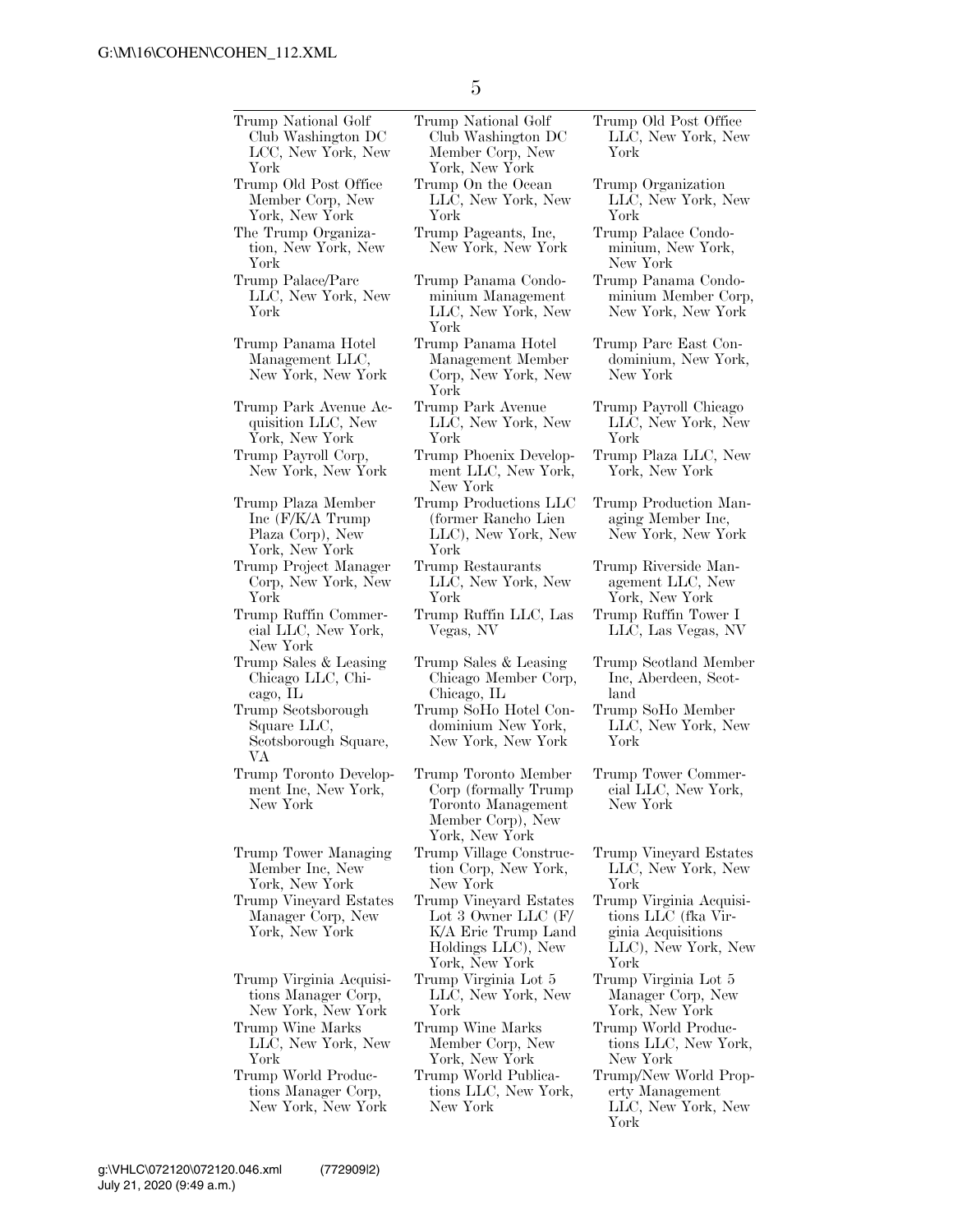| Trump's Castle Manage-<br>ment Corp, Atlantic<br>City, NJ                                                 | Trump Marks White<br>Plains Corp, New<br>York, New York                                               | Turnberry Scotland<br>Managing Member<br>Corp, Turnberry,<br>Scotland                                                                   |
|-----------------------------------------------------------------------------------------------------------|-------------------------------------------------------------------------------------------------------|-----------------------------------------------------------------------------------------------------------------------------------------|
| Turnberry Scotland<br>LLC, Turnberry, Scot-<br>land                                                       | TW Venture I LLC,<br>Palm Beach, Florida                                                              | TW Venture II LLC,<br>Doonbeg, Ireland                                                                                                  |
| TW Venture I Managing<br>Member Corp, Palm<br>Beach, Florida                                              | TW Venture II Man-<br>aging Member Corp,<br>Doonbeg, Ireland                                          | Ultimate Air Corp, New<br>York, New York                                                                                                |
| Unit 2502 Enterprises<br>Corp, Chicago, IL                                                                | Unit 2502 Enterprises<br>LLC, Chicago, IL                                                             | VHPS LLC, Los Ange-<br>$\text{les, CA}$                                                                                                 |
| West Palm Operations<br>LLC, WPB, Florida                                                                 | Wexford Hall Inc., New<br>York, New York                                                              | White Course LLC,<br>Miami, FL                                                                                                          |
| White Course Managing<br>Member Corp, Miami<br>FL                                                         | Wilshire Hall LLC, New<br>York, New York                                                              | Wollman Rink Oper-<br>ations LLC, New<br>York, New York                                                                                 |
| Yorktown Real Estate<br>LLC (F/K/A/ York-<br>town Development As-<br>sociates LLC), New<br>York, New York | The Fred C. Trump De-<br>cember 16, 1976<br>Trust- F/B/O Donald<br>J. Trump, New York,<br>New York    | The Fred C. Trump De-<br>cember 16, 1976<br>Trust- F/B/O Robert<br>S. Trump, New York,<br>New York                                      |
| The Fred C. Trump De-<br>cember 16, 1976<br>Trust- F/B/O Eliza-<br>beth J. Trump, New<br>York, New York   | Fred C. Trump GRAT<br>Trust- F/B/O Eliza-<br>beth Trump Grau,<br>New York, New York                   | Trust U/W/O Fred C.<br>Trump- F/B/O Eliza-<br>beth Trump Grau,<br>New York, New York                                                    |
| Maryanne Trump GRAT<br>Trust-F/B/O Eliza-<br>beth Trump Grau,<br>New York, New York                       | Trust U/W/O Fred C.<br>Trump- $F/B/O$ the<br>grandchildren of Fred<br>C. Trump, New York,<br>New York | The Donald J. Trump<br>grantor Trust - DJT<br>is the Trustee Suc-<br>cessor - Trustee is<br>Donald J. Trump, Jr.,<br>New York, New York |
| The Donald J. Trump<br>Revocable Trust, New<br>York, New York                                             | The Police Athletic<br>League, Inc, New<br>York, New York                                             | DT Bali Golf Manager<br>LLC, New York, New<br>York                                                                                      |
| DT Bali Golf Manager<br>Member Corp, New<br>York, New York                                                | DT Bali Hotel Manager<br>LLC, New York, New<br>York                                                   | DT Bali Hotel Manager<br>Member Corp, New<br>York, New York                                                                             |
| DT Bali Technical Serv-<br>ices Manager LLC,<br>New York, New York                                        | DT Bali Technical Serv-<br>ices Manager Member<br>Corp, New York, New<br>York                         | DT Connect Europe<br>Limited, Turnberry,<br>Scotland                                                                                    |
| DT Endeavor I LLC,<br>New York, New York                                                                  | DT Endeavor I Member<br>Corp, New York, New<br>York                                                   | DT Lido Golf Manager<br>LLC, New York, New<br>York                                                                                      |
| DT Lido Golf Manager<br>Member Corp, New<br>York, New York                                                | DT Lido Hotel Manager<br>LLC, New York, New<br>York                                                   | DT Lido Hotel Manager<br>Member Corp, New<br>York, New York                                                                             |
| DT Marks Bali LLC,<br>New York, New York                                                                  | DT Marks Bali Member<br>Corp, New York, New<br>York                                                   | DT Marks Lido LLC,<br>New York, New York                                                                                                |
| DT Marks Lido Member<br>Corp, New York, New<br>York                                                       | DT Tower I LLC, New<br>York, New York                                                                 | DT Tower I Member<br>Corp, New York, New<br>York                                                                                        |
| DT Tower II LLC, New<br>York, New York                                                                    | DT Tower II Member<br>Corp, New York, New<br>York                                                     | DT Tower Kolkata LLC,<br>New York, New York                                                                                             |
| DT Tower Kolkata Man-<br>aging Member Corp,<br>New York, New York                                         | DT Venture I LLC, New<br>York, New York                                                               | DT Venture I Member<br>Corp, New York, New<br>York                                                                                      |
| DT Venture II LLC,<br>New York, New York                                                                  | DT Venture II Member<br>Corp, New York, New<br>York                                                   | DTTM Operations LLC,<br>New York, New York                                                                                              |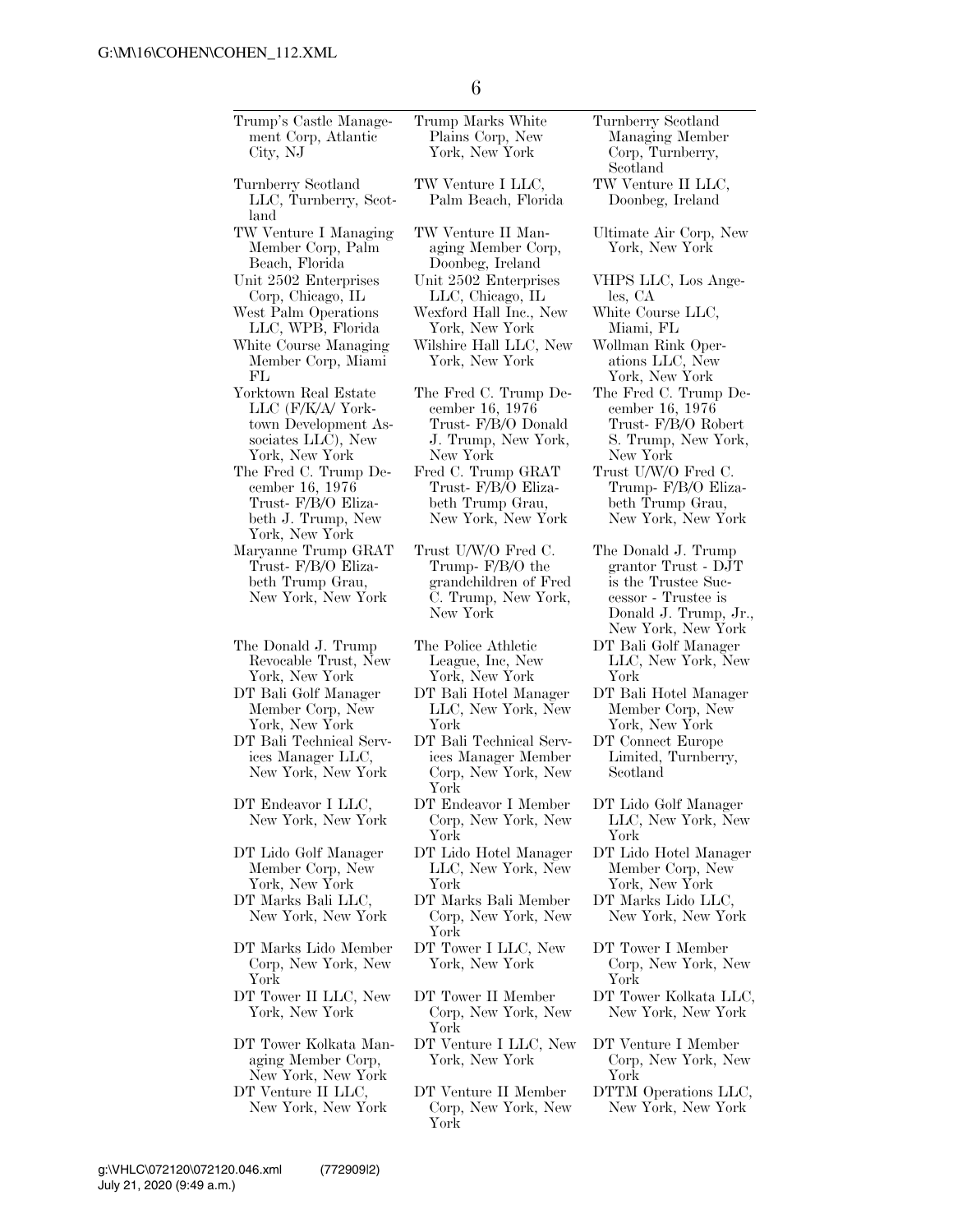| DTTM Operations Man-<br>aging Member, New<br>York, New York          | EID Venture II LLC,<br>New York, New York                                               | EID Venture II Member<br>Corp, New York, New<br>York                                     |
|----------------------------------------------------------------------|-----------------------------------------------------------------------------------------|------------------------------------------------------------------------------------------|
| THC DC Restaurant<br>Hospitality LLC, New<br>York, New York          | Lamington Farm Club<br>(TRUMP NATIONAL<br>GOLF CLUB-<br>BEDMINSTER)*,<br>Bedminster, NJ | Mobile Payroll Construc-<br>tion LLC, New York,<br>New York                              |
| Mobile Payroll Construc-<br>tion Manager Corp,<br>New York, New York | C DEVELOPMENT<br>VENTURES LLC,<br>New York, New York                                    | C DEVELOPMENT<br>VENTURES MEM-<br>BER CORP, New<br>York, New York                        |
| TC MARKS BUENOS<br>AIRES LLC, New<br>York, New York                  | Midland Associates, New<br>York, New York                                               | Miss Universe L.P.,<br>LLLP (formerly<br>Trump Pageants,<br>L.P.), New York, New<br>York |
| Trump Central Park<br>West Corp, New York,<br>New York               | DT Marks Qatar LLC,<br>New York, New York                                               | 40 Wall Street LLC,<br>New York, New York                                                |
| 401 North Wabash Ven-<br>ture LLC, Chicago, IL                       | 809 North Canon LLC,<br>Beverly Hills, CA                                               | Caribuslness Invest-<br>ments, S.R.L., Domin-<br>ican Republic                           |
| County Properties, LLC,<br>Norfolk, VA                               | DJT Aerospace LLC,                                                                      | DJT Operations I LLC,                                                                    |
| DT Connect II LLC,                                                   | New York, New York<br>Excel Venture I LLC,                                              | New York, New York<br>Fifty-Seventh Street As-                                           |
| Palm Beach, Florida                                                  | St. Martin, French<br>West Indies                                                       | sociates LLC, New<br>York, New York                                                      |
| Pine Hill Development                                                | Seven Springs LLC, Mt.                                                                  | Trump Turnberry,                                                                         |
| LLC, Pine Hill, NJ<br>The East 61 Street Com-                        | Kisco, NY<br>The Trump Corporation,                                                     | Turnberry, Scotland<br>TIHT Commercial LLC,                                              |
| pany, LP, New York,<br>New York                                      | New York, New York                                                                      | New York, New York                                                                       |
| TIHT Holding Company<br>LLC, New York, New<br>York                   | Trump National Golf<br>Club - Hudson Valley,<br>Hopewell Junction,<br>NY                | Trump National Golf<br>Club - Charlotte,<br>Charlotte, NC                                |
| Trump National Golf<br>Club - Philadelphia,<br>Pine Hill, NJ         | Trump International<br>Golf Links - Scotland,<br>Aberdeen, Scotland                     | Trump Las Vegas Devel-<br>opment LLC, Las<br>Vegas, NV                                   |
| Trump Marks Asia LLC,<br>Sterling, VA                                | Trump Model Manage-<br>ment LLC, New York,<br>New York                                  | Trump National Golf<br>Club - Washington<br>DC, Potomac Falls,<br>VA                     |
| 1125 South Ocean LLC,<br>Palm Beach, Florida                         | T Promotions LLC, New<br>York, New York                                                 | HWA 555 Owners, LLC,<br>San Francisco, CA                                                |
| 1290 Avenue of the<br>Americas, A Tenancy-                           | Trump Tower Triplex,<br>New York, New York                                              | N/K/A DTW VEN-<br>TURE LLC, Palm                                                         |
| In-Common, New<br>York, New York                                     |                                                                                         | Beach, Florida                                                                           |
| THC Vancouver Manage-<br>ment Corp, Vancouver,                       | TNGC Jupiter Manage-<br>ment Corp, Jupiter,                                             | Trump Toronto Hotel<br>Management Corp,                                                  |
| Canada<br>Trump Management<br>Inc., Manhasset, NY                    | FL<br>THC Miami Restaurant<br>Hospitality LLC,                                          | New York, New York<br>THC IMEA Develop-<br>ment LLC, New York,                           |
| DT Lido Technical Serv-<br>ices Manager LLC,                         | Miami, FL<br>Trump Las Vegas Sales<br>& Marketing, Inc., Las                            | New York<br>Albemarle Estate, Char-<br>lottesville, VA                                   |
| Lido, Indonesia                                                      | Vegas, NV                                                                               |                                                                                          |
| MacLeod House &<br>Lodge, Aberdeen,                                  | Trump Golf Links at<br>Ferry Point, New                                                 | Trump International<br>Golf Club, Dubai,                                                 |
| Scotland<br>Trump World Golf Club                                    | York City, New York                                                                     | UAE                                                                                      |
| Dubai, UAE                                                           | Trump International Re-<br>sort & Golf Club Lido,<br>Lido City, Indonesia               | Seven Springs, Bedford,<br>NΥ                                                            |
|                                                                      |                                                                                         |                                                                                          |